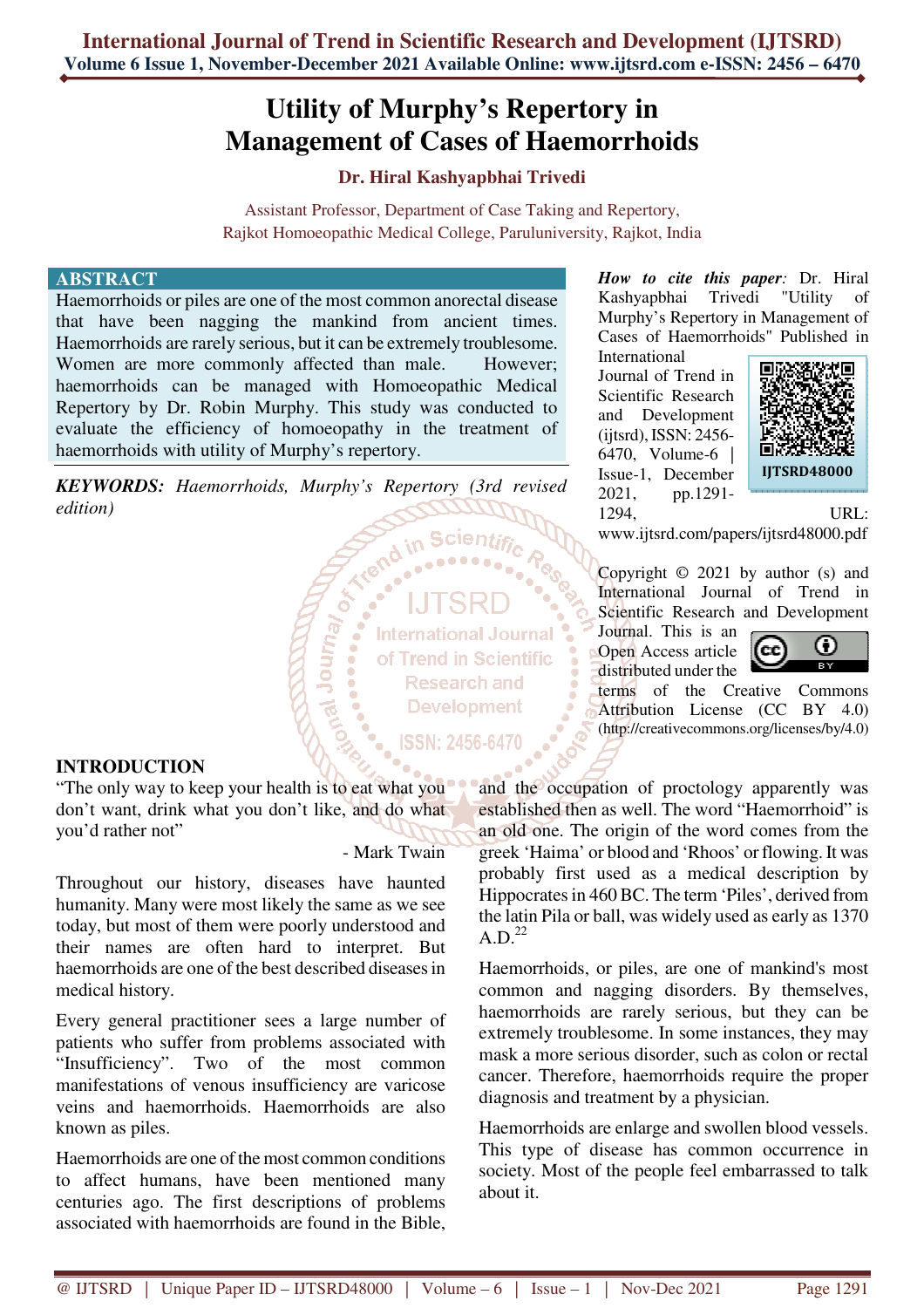There are vascular structures in the anal canal that help in the stool control. They become pathological when they get swollen or inflamed.

Haemorrhoids are dilated (enlarged) veins which occur in and around the anus and rectum. They may be external (outside the anus) or internal and slip to the outside. In both of these instances, the haemorrhoids can be felt and seen as lumps or knots. Haemorrhoids also may remain inside the rectum and so cannot be felt or seen. These are called internal haemorrhoids.

Haemorrhoidal disease is the most frequent observed anal pathology; 50% - 85% of all individuals complaints of haemorrhoids at least once in their lives. They are among the most common condition that we treat, affecting about half of all adults at some time in their lives. Fifty percent of all patients attending a proctological clinic present more or less severe symptoms due to haemorrhoids.<sup>24</sup>

Haemorrhoids are very common in both men and women. About half of the populations have haemorrhoids by age 50. They are also common among pregnant women. The pressure of the fetus in the abdomen, as well as hormonal changes, causes the haemorrhoidal vessels to enlarge. These vessels are also placed under severe pressure during childbirth.

Haemorrhoids have become a very common problem arch a to 60 years are considered. of modern era because of irregular life style, or consumption of unhealthy food and lack of physical exercise. It's ratio have increased in the last few years, understand the disease, its impact and controlling is need of hours. Timely administered homoeopathic medicines take care of acute and chronic haemorrhoids gently, effectively and without producing any side effects.

# **RESULTS**

Here, Result of Studyof30casesofHaemorrhoids presentedintables.

## **1. Distribution of cases according to causation:**

| <b>Symptoms</b>                         | <b>No. of Patients</b> | <b>Percentage</b> |
|-----------------------------------------|------------------------|-------------------|
| Constipation                            |                        | 90 %              |
| After pregnancy                         |                        | 66.66 %           |
| After spicy food                        |                        | 80 %              |
| After mental and emotional disturbances |                        |                   |

## **2. Distribution of cases according to types:**

| Types    | No of Patients Percentage |      |
|----------|---------------------------|------|
| Blind    |                           | 30 g |
| Bleeding |                           |      |

## **3. Distribution of cases according to sensitivity:**

| lo. | <b>Tyne</b>        | No of Patients   Percentage |  |
|-----|--------------------|-----------------------------|--|
|     | Painful            |                             |  |
|     | Sensitive to touch |                             |  |

Though the utility of each repertory depends on familiarity with the plan and constructions of the repertory but "Homoeopathic Medical Repertory" by Dr. Robin Murphy meets the demand and constant need of Homoeopathic practitioner.

In spite of great utility of Homoeopathic medicines in management of haemorrhoids, proper clinical work and Homoeopathic therapeutic needs to be elaborated which can help in clinical practice. Therefore, a need was felt for working manually to ease the task to find out the similimum by rearranging facts.

Hence, here attempt is made to increase utility of "Homoeopathic Medical Repertory" in the management of haemorrhoids.

## **MATERIAL&METHODS**

A clinical study during 1 year on thirty cases with Haemorrhoids was taken for the study from the OPD, IPD and peripheral OPD of Ahmedabad Homoeopathic Medical College, Sainath Hospital. The study cases were selected randomly as per the inclusion criteria and diagnosis was mainly based on the clinical presentation. Improvement criteria were based on the symptomatic relief according to follow up.

# **1. INCLUSION CRITERIA:**

Patients of both sexes and age group between 20

All socio-economical classes are considered.

## **2. EXCLUSION CRITERIA:**

- $\triangleright$  Complicated cases with advanced & irreversible pathological conditions.
- $\triangleright$  Cases with irregular follow up.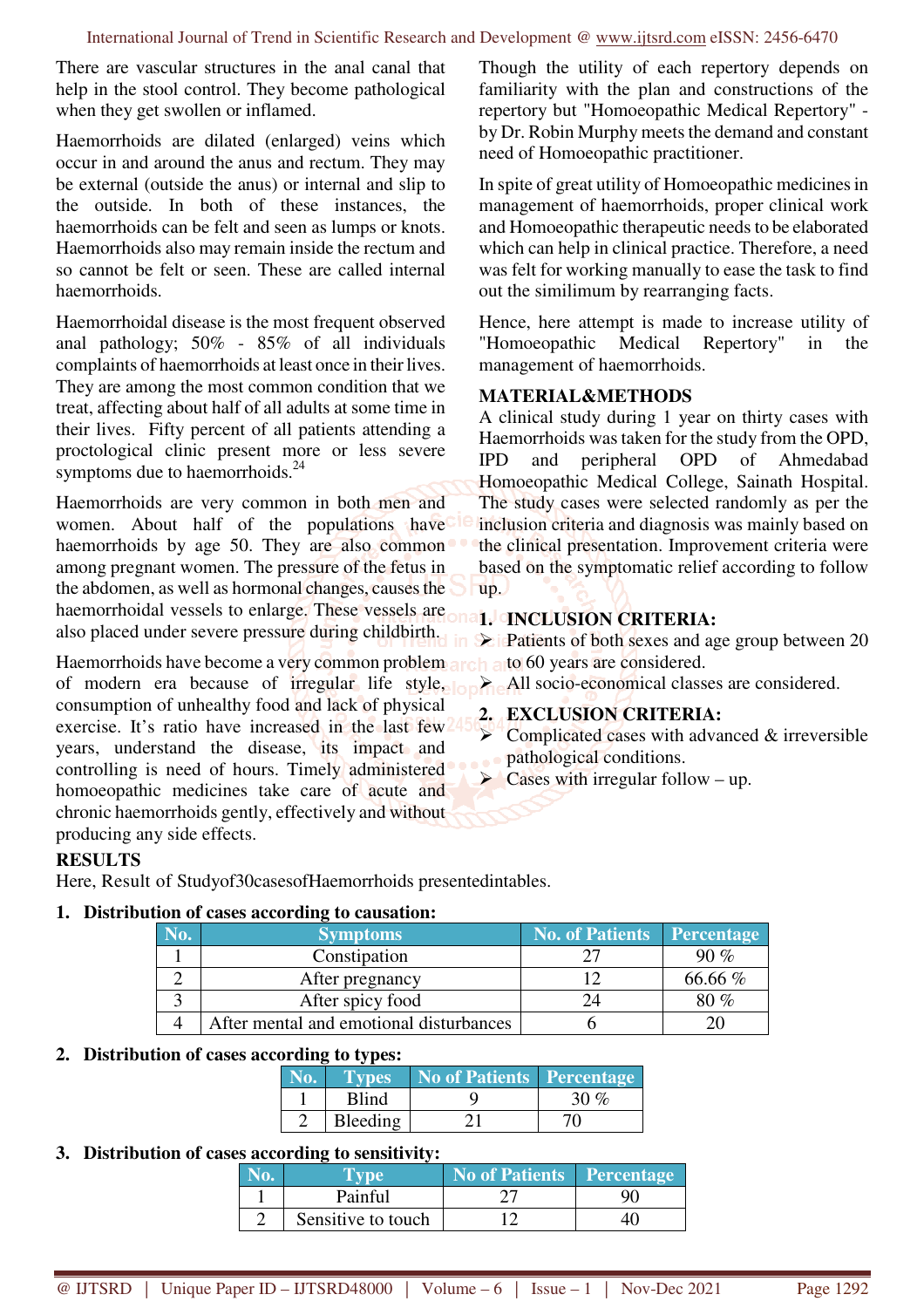International Journal of Trend in Scientific Research and Development @ www.ijtsrd.com eISSN: 2456-6470

# **4. Result of the treatment:**

| <b>Result</b>        | <b>Cases</b> | <b>Percentage</b> |
|----------------------|--------------|-------------------|
| Improved             |              | 60 %              |
| Moderate improvement |              |                   |
| Not Improved         |              |                   |

# **CONCLUSION**

- $\triangleright$  The predisposing factors and causes for haemorrhoids were chronic constipation, frequent intake of junk food, bakery items, sedentary life and lack of physical exertion.
- Haemorrhoids are also common among pregnant women. The pressure of the fetus in the abdomen, as well as hormonal changes, causes the haemorrhoidal vessels to enlarge. These vessels are also placed under severe pressure during childbirth.
- $\triangleright$  Medicines Aesculus, Aloe, Nux. Vomica, Sepia, Sulphur, Graphites were found to be more indicated in haemorrhoidal affection after chronic constipation.
- Medicines Arsenic.Alb, Muratic.Acid, Nit.Acid, Sulphur and Collinsonia, Ratanhia, Silicea were found to be more indicated in painful and sensitive haemorrhoids.
- Medicines Kali.Carb, Collinsonia, Aesculus, Sepia, Aloe, Ammon.Carb were found to be more indicated in haemorrhoidal affection after over lifting and shifting of weight, during pregnancy and after child birth.
- $\triangleright$  Medicines Aloe, Aesculus, Causticum, Hamamelis were found to be more indicated in large, protrude, blind haemorrhoids.
- Medicines Hamamelis, Sulphur, Lachesis, Carbo.Veg, Nit.Acid, Muriatic.Acid were found to be more indicated in bleeding haemorrhoids.
- $\triangleright$  The study established that rubrics of Murphy's repertory are more effective, easy and more comprehensive, compare to other repertory in all aspect. International Journal

| No.            | <b>Rubrics present only in Murphy's Repertory</b>                       |
|----------------|-------------------------------------------------------------------------|
| 1              | [MURPHY] [RECTUM]HEMORRHOIDS, GENERAL: BATHING, AGG.: (1) p.no. 1892    |
|                | Development<br>1 Sulph,                                                 |
| $\overline{2}$ | [MURPHY] [RECTUM]HEMORRHOIDS, GENERAL: BLEEDING, AS SOON AS THE         |
|                | RHEUMATISM IS BETTER: AMEL.: (1) p.no. 1892 1 Aesc,                     |
| $\overline{3}$ | [MURPHY] [RECTUM]HEMORRHOIDS, GENERAL: CONFINEMENT, AFTER: (3) p.no.    |
|                | 1892 1 Aloe, 1 Apis, 1 Sep,                                             |
| $\overline{4}$ | [MURPHY] [RECTUM]HEMORRHOIDS, GENERAL: DEBILITY, WITH: (5) p.no. 1893   |
|                | 1 Ars, 1 Chin, 1 Ham, 1 Hydr, 1 Mur-ac,                                 |
| 5              | [MURPHY] [RECTUM]HEMORRHOIDS, GENERAL: GLASS, LIKE BROKEN IN: (1) p.no. |
|                | 1893 1 Rat,                                                             |
| 6              | [MURPHY] [RECTUM]HEMORRHOIDS, GENERAL: HEAT, AGG: (2) p.no. 1893        |
|                | 1 Aesc, 1 Sulph,                                                        |
| $\overline{7}$ | [MURPHY] [RECTUM]HEMORRHOIDS, GENERAL: SPASM, OF SPHINCTER, WITH:       |
|                | (2) p.no. 1894 1 Lach, 1 Sil,                                           |
| 8              | [MURPHY] [RECTUM]HEMORRHOIDS, GENERAL: SPLINTER, LIKE: (3) p.no. 1894   |
|                | 1 Aesc, 2 Nit-ac, 1 Rat,                                                |
| 9              | [MURPHY] [RECTUM]HEMORRHOIDS, GENERAL: STICKS, AS IF IN: (2) p.no. 1894 |
|                | 1 Aesc, 1 Rat,                                                          |
| 10             | [MURPHY] [RECTUM]HEMORRHOIDS, GENERAL: WARM, AMEL: HOT WATER, AMEL.:    |
|                | (2) p.no. 1894 2 Ars, 1 Mur-ac,                                         |

 $\triangleright$  Homoeopathy treats the diseased person but not the disease in the person. Hence the selection of medicine is based on the totality of symptom, is definitely going to restore the health of patient. This is the basic concept of homoeopathy since its foundation. The present study shown 60% of cases (18) had improved, 30% of cases (09) had moderate improved and 10% of cases (03) had not improved in total 30 cases.